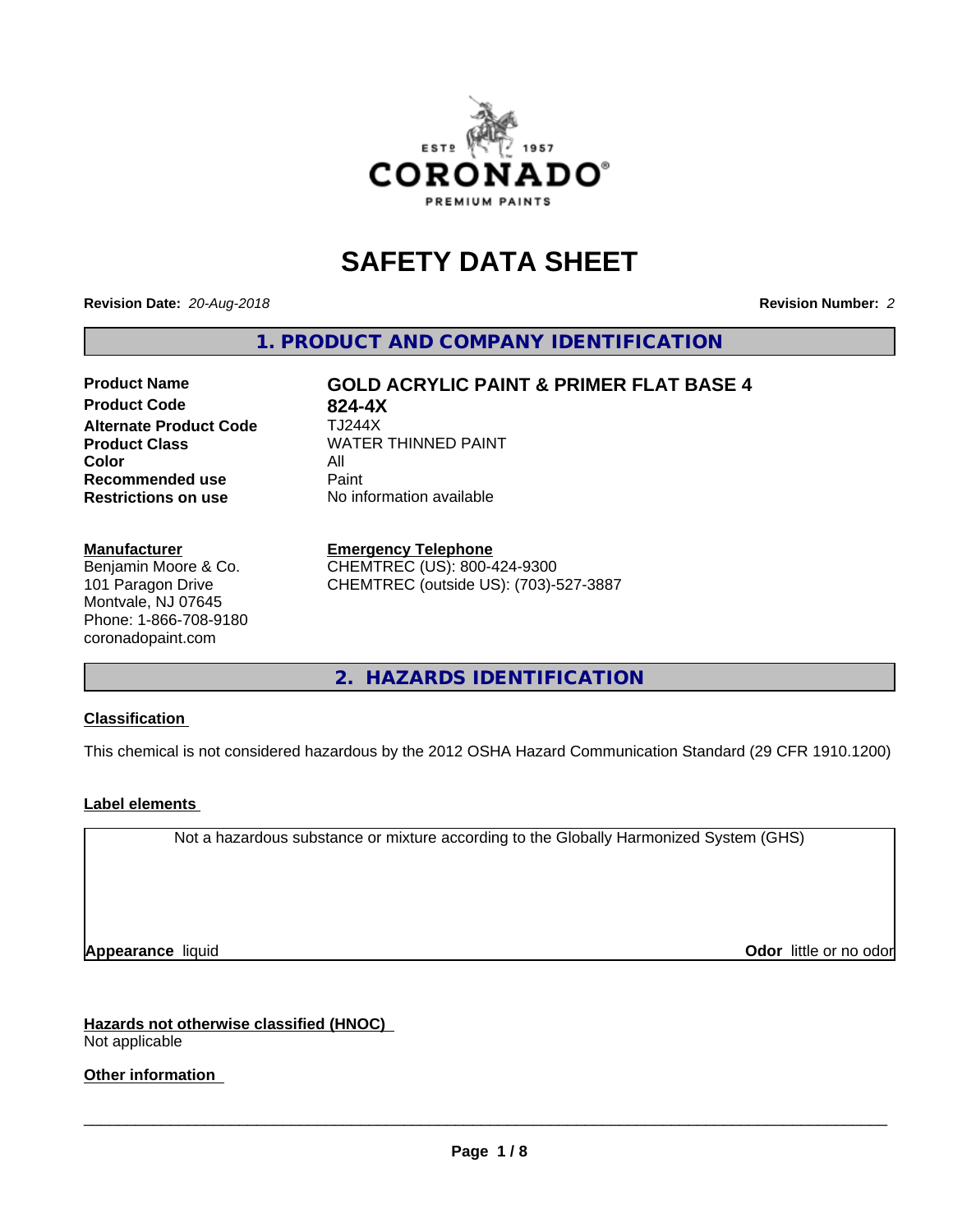No information available

## **3. COMPOSITION INFORMATION ON COMPONENTS**

\_\_\_\_\_\_\_\_\_\_\_\_\_\_\_\_\_\_\_\_\_\_\_\_\_\_\_\_\_\_\_\_\_\_\_\_\_\_\_\_\_\_\_\_\_\_\_\_\_\_\_\_\_\_\_\_\_\_\_\_\_\_\_\_\_\_\_\_\_\_\_\_\_\_\_\_\_\_\_\_\_\_\_\_\_\_\_\_\_\_\_\_\_

| Chemical<br><b>name</b> | CAS No.                                | <br>$\overline{\phantom{a}}$<br>Weight-% |
|-------------------------|----------------------------------------|------------------------------------------|
| ∟imestone               | 7-65-<br>1217<br>$\sim$<br>ا ت         | u                                        |
| Diatomaceous earth      | $\sim$ $\sim$<br>700<br>∼-<br>ັບ<br>__ |                                          |

|                                                  | 4. FIRST AID MEASURES                                                                                    |
|--------------------------------------------------|----------------------------------------------------------------------------------------------------------|
| <b>General Advice</b>                            | No hazards which require special first aid measures.                                                     |
| <b>Eye Contact</b>                               | Rinse thoroughly with plenty of water for at least 15 minutes and consult a<br>physician.                |
| <b>Skin Contact</b>                              | Wash off immediately with soap and plenty of water while removing all<br>contaminated clothes and shoes. |
| <b>Inhalation</b>                                | Move to fresh air. If symptoms persist, call a physician.                                                |
| Ingestion                                        | Clean mouth with water and afterwards drink plenty of water. Consult a physician<br>if necessary.        |
| <b>Most Important</b><br><b>Symptoms/Effects</b> | None known.                                                                                              |
| <b>Notes To Physician</b>                        | Treat symptomatically.                                                                                   |
|                                                  |                                                                                                          |

**5. FIRE-FIGHTING MEASURES**

| <b>Suitable Extinguishing Media</b>                                              | Use extinguishing measures that are appropriate to local<br>circumstances and the surrounding environment.                                   |
|----------------------------------------------------------------------------------|----------------------------------------------------------------------------------------------------------------------------------------------|
| <b>Protective Equipment And Precautions For</b><br><b>Firefighters</b>           | As in any fire, wear self-contained breathing apparatus<br>pressure-demand, MSHA/NIOSH (approved or equivalent)<br>and full protective gear. |
| <b>Specific Hazards Arising From The Chemical</b>                                | Closed containers may rupture if exposed to fire or<br>extreme heat.                                                                         |
| <b>Sensitivity To Mechanical Impact</b>                                          | No.                                                                                                                                          |
| <b>Sensitivity To Static Discharge</b>                                           | No.                                                                                                                                          |
| <b>Flash Point Data</b><br>Flash Point (°F)<br>Flash Point (°C)<br><b>Method</b> | Not applicable<br>Not applicable<br>Not applicable                                                                                           |
| <b>Flammability Limits In Air</b>                                                |                                                                                                                                              |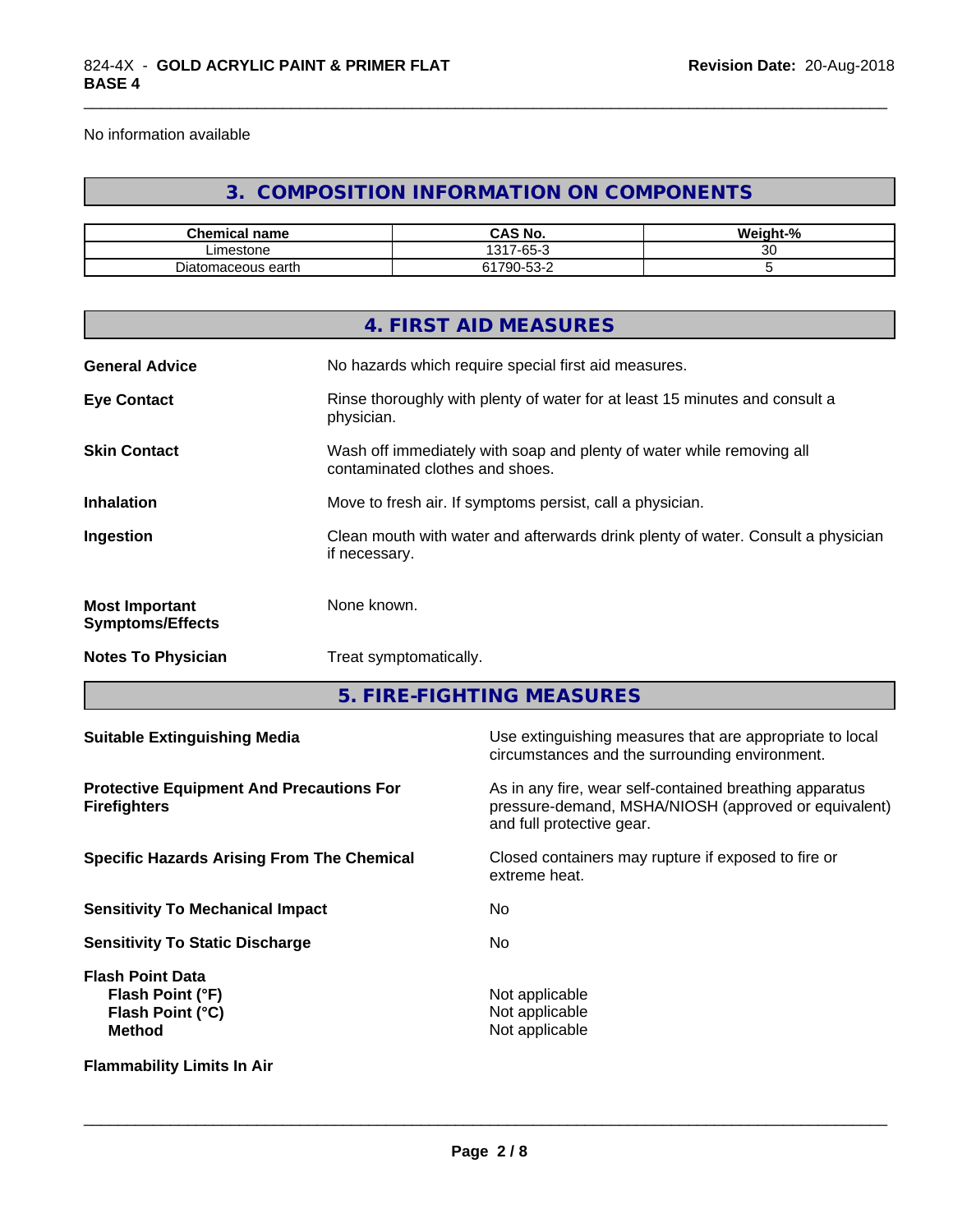#### **Lower flammability limit:**<br> **Upper flammability limit:**<br>
Upper flammability limit:<br>
Not applicable **Upper flammability limit:**

\_\_\_\_\_\_\_\_\_\_\_\_\_\_\_\_\_\_\_\_\_\_\_\_\_\_\_\_\_\_\_\_\_\_\_\_\_\_\_\_\_\_\_\_\_\_\_\_\_\_\_\_\_\_\_\_\_\_\_\_\_\_\_\_\_\_\_\_\_\_\_\_\_\_\_\_\_\_\_\_\_\_\_\_\_\_\_\_\_\_\_\_\_

**NFPA Health:** 1 **Flammability:** 0 **Instability:** 0 **Special:** Not Applicable

#### **NFPA Legend**

- 0 Not Hazardous
- 1 Slightly
- 2 Moderate
- 3 High
- 4 Severe

*The ratings assigned are only suggested ratings, the contractor/employer has ultimate responsibilities for NFPA ratings where this system is used.*

*Additional information regarding the NFPA rating system is available from the National Fire Protection Agency (NFPA) at www.nfpa.org.*

## **6. ACCIDENTAL RELEASE MEASURES**

| <b>Personal Precautions</b>      | Avoid contact with skin, eyes and clothing. Ensure adequate ventilation.                                                                                                         |  |  |
|----------------------------------|----------------------------------------------------------------------------------------------------------------------------------------------------------------------------------|--|--|
| <b>Other Information</b>         | Prevent further leakage or spillage if safe to do so.                                                                                                                            |  |  |
| <b>Environmental precautions</b> | See Section 12 for additional Ecological Information.                                                                                                                            |  |  |
| <b>Methods for Cleaning Up</b>   | Soak up with inert absorbent material. Sweep up and shovel into suitable<br>containers for disposal.                                                                             |  |  |
|                                  | 7. HANDLING AND STORAGE                                                                                                                                                          |  |  |
| Handling                         | Avoid contact with skin, eyes and clothing. Avoid breathing vapors, spray mists or<br>sanding dust. In case of insufficient ventilation, wear suitable respiratory<br>equipment. |  |  |
| <b>Storage</b>                   | Keep container tightly closed. Keep out of the reach of children.                                                                                                                |  |  |
| <b>Incompatible Materials</b>    | No information available                                                                                                                                                         |  |  |

## **8. EXPOSURE CONTROLS/PERSONAL PROTECTION**

#### **Exposure Limits**

| <b>Chemical name</b> | <b>ACGIH TLV</b> | <b>OSHA PEL</b>            |
|----------------------|------------------|----------------------------|
| Limestone            | N/E              | 15 mg/m <sup>3</sup> - TWA |
|                      |                  | $5 \text{ ma/m}^3$ - TWA   |
| Diatomaceous earth   | N/E              |                            |
|                      |                  | 20 mppcf - TWA             |

**Legend**

ACGIH - American Conference of Governmental Industrial Hygienists Exposure Limits OSHA - Occupational Safety & Health Administration Exposure Limits N/E - Not Established

**Engineering Measures** Ensure adequate ventilation, especially in confined areas.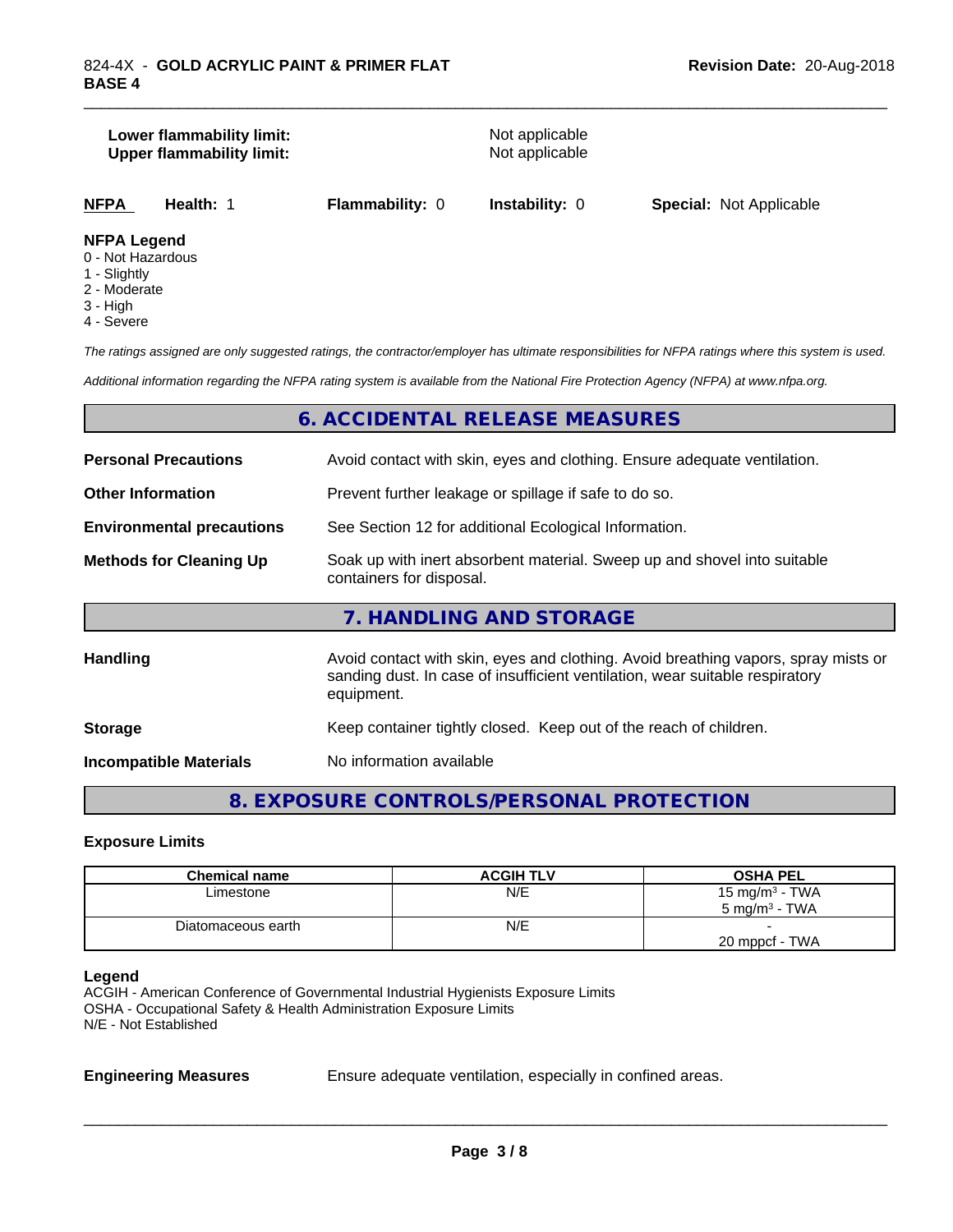| <b>Personal Protective Equipment</b> |                                                                                                                                     |
|--------------------------------------|-------------------------------------------------------------------------------------------------------------------------------------|
| <b>Eye/Face Protection</b>           | Safety glasses with side-shields.                                                                                                   |
| <b>Skin Protection</b>               | Protective gloves and impervious clothing.                                                                                          |
| <b>Respiratory Protection</b>        | In case of insufficient ventilation wear suitable respiratory equipment.                                                            |
| <b>Hygiene Measures</b>              | Avoid contact with skin, eyes and clothing. Remove and wash contaminated<br>clothing before re-use. Wash thoroughly after handling. |

## **9. PHYSICAL AND CHEMICAL PROPERTIES**

**Appearance** liquid **Odor** little or no odor **Odor Threshold**<br> **Density (Ibs/gal)**<br> **Density (Ibs/gal)**<br> **No information available**<br>
10.65 - 10.75 **Density (Ibs/gal) Specific Gravity** 1.27 - 1.29 **pH pH**  $\blacksquare$ **Viscosity (cps)** No information available<br> **Solubility(ies)** No information available<br>
No information available **Solubility(ies)**<br> **No** information available<br> **Water solubility**<br> **Water solubility Evaporation Rate Evaporation Rate No information available Vapor pressure @20 °C (kPa)** No information available **Vapor density**<br> **Vapor density**<br> **With % Solids**<br>
With % Solids  $\begin{array}{ccc}\n & 50 - 60 \\
\end{array}$ Wt. % Solids **Vol. % Solids** 35 - 45 **Wt.** % Volatiles 40 - 50 **Vol. % Volatiles** 55 - 65 **VOC Regulatory Limit (g/L)** < 50 **Boiling Point (°F)** 212 **Boiling Point**  $(^{\circ}C)$  100 **Freezing Point (°F)** 32 **Freezing Point (°C)** 0 **Flash Point (°F)**<br> **Flash Point (°C)**<br> **Flash Point (°C)**<br> **C** Not applicable **Flash Point (°C) Method** Not applicable not applicable not applicable not applicable not applicable not applicable not applicable not applicable not applicable not applicable not applicable not applicable not applicable not applicable not **Flammability (solid, gas)**<br> **Upper flammability limit:**<br>
Upper flammability limit:<br>  $\begin{array}{ccc}\n\bullet & \bullet & \bullet \\
\bullet & \bullet & \bullet\n\end{array}$  Not applicable **Upper flammability limit: Lower flammability limit:** Not applicable **Autoignition Temperature (°F)** No information available **Autoignition Temperature (°C)** No information available **Decomposition Temperature (°F)** No information available **Decomposition Temperature (°C)**<br> **Partition coefficient**<br> **Partition coefficient**<br> **No** information available

**No information available No information available** 

\_\_\_\_\_\_\_\_\_\_\_\_\_\_\_\_\_\_\_\_\_\_\_\_\_\_\_\_\_\_\_\_\_\_\_\_\_\_\_\_\_\_\_\_\_\_\_\_\_\_\_\_\_\_\_\_\_\_\_\_\_\_\_\_\_\_\_\_\_\_\_\_\_\_\_\_\_\_\_\_\_\_\_\_\_\_\_\_\_\_\_\_\_

## **10. STABILITY AND REACTIVITY**

| <b>Reactivity</b>          | Not Applicable         |
|----------------------------|------------------------|
| <b>Chemical Stability</b>  | Stable under normal c  |
| <b>Conditions to avoid</b> | Prevent from freezing. |

**Not Applicable** Stable under normal conditions.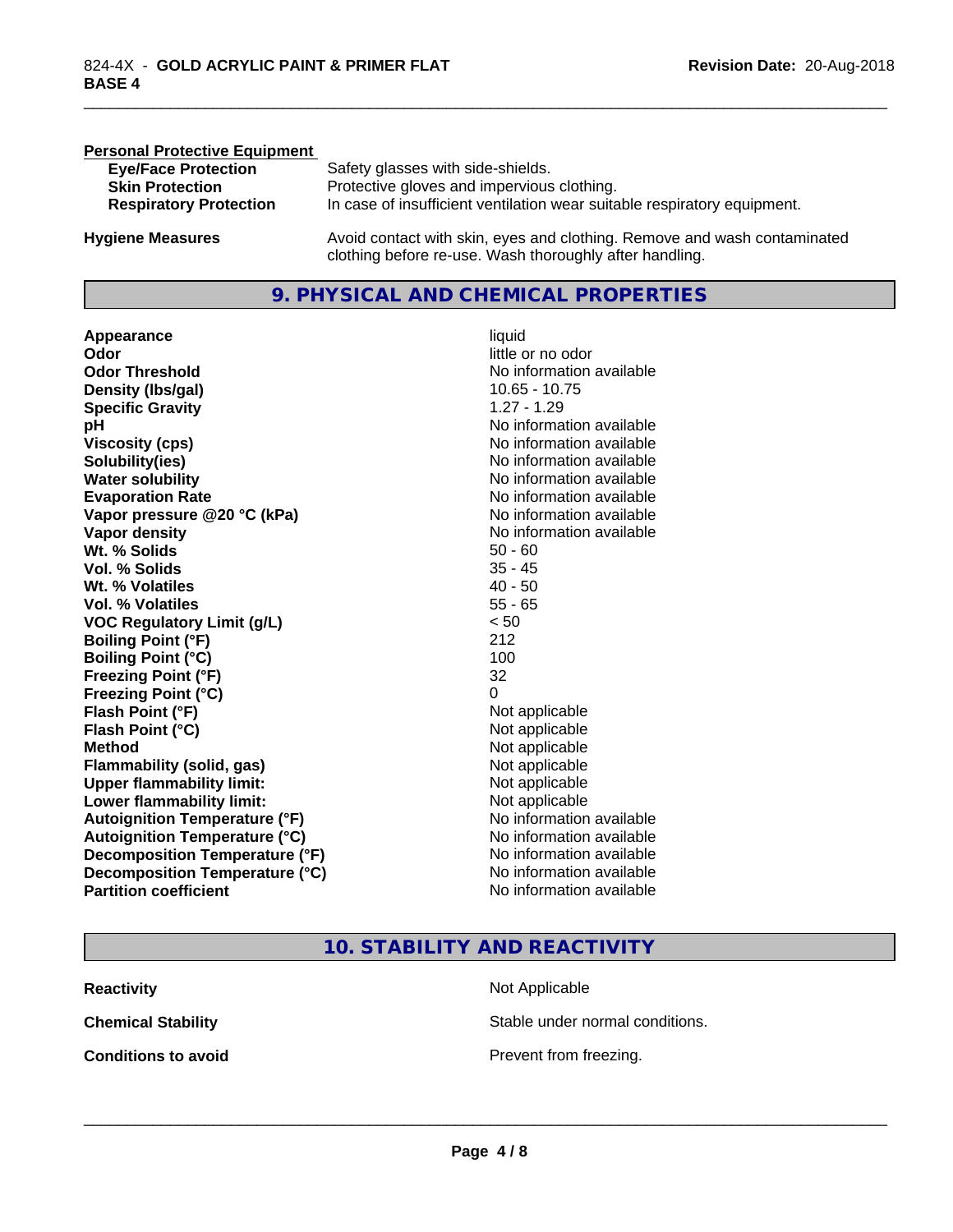| <b>Incompatible Materials</b>                                                                                                                                                                            | No materials to be especially mentioned.                                                                                                                                                                                                                                                                   |  |  |
|----------------------------------------------------------------------------------------------------------------------------------------------------------------------------------------------------------|------------------------------------------------------------------------------------------------------------------------------------------------------------------------------------------------------------------------------------------------------------------------------------------------------------|--|--|
| <b>Hazardous Decomposition Products</b>                                                                                                                                                                  | None under normal use.                                                                                                                                                                                                                                                                                     |  |  |
| Possibility of hazardous reactions                                                                                                                                                                       | None under normal conditions of use.                                                                                                                                                                                                                                                                       |  |  |
|                                                                                                                                                                                                          | 11. TOXICOLOGICAL INFORMATION                                                                                                                                                                                                                                                                              |  |  |
| <b>Product Information</b>                                                                                                                                                                               |                                                                                                                                                                                                                                                                                                            |  |  |
| Information on likely routes of exposure                                                                                                                                                                 |                                                                                                                                                                                                                                                                                                            |  |  |
| <b>Principal Routes of Exposure</b>                                                                                                                                                                      | Eye contact, skin contact and inhalation.                                                                                                                                                                                                                                                                  |  |  |
| <b>Acute Toxicity</b>                                                                                                                                                                                    |                                                                                                                                                                                                                                                                                                            |  |  |
| <b>Product Information</b>                                                                                                                                                                               | No information available                                                                                                                                                                                                                                                                                   |  |  |
|                                                                                                                                                                                                          | Symptoms related to the physical, chemical and toxicological characteristics                                                                                                                                                                                                                               |  |  |
| <b>Symptoms</b>                                                                                                                                                                                          | No information available                                                                                                                                                                                                                                                                                   |  |  |
|                                                                                                                                                                                                          | Delayed and immediate effects as well as chronic effects from short and long-term exposure                                                                                                                                                                                                                 |  |  |
| Eye contact<br><b>Skin contact</b>                                                                                                                                                                       | May cause slight irritation.<br>Substance may cause slight skin irritation. Prolonged or repeated contact may dry<br>skin and cause irritation.                                                                                                                                                            |  |  |
| Inhalation<br>Ingestion<br><b>Sensitization</b><br><b>Neurological Effects</b><br><b>Mutagenic Effects</b><br><b>Reproductive Effects</b><br><b>Developmental Effects</b><br><b>Target organ effects</b> | May cause irritation of respiratory tract.<br>Ingestion may cause gastrointestinal irritation, nausea, vomiting and diarrhea.<br>No information available<br>No information available.<br>No information available.<br>No information available.<br>No information available.<br>No information available. |  |  |
| <b>STOT - single exposure</b><br><b>STOT - repeated exposure</b><br>Other adverse effects<br><b>Aspiration Hazard</b>                                                                                    | No information available.<br>No information available.<br>No information available.<br>No information available                                                                                                                                                                                            |  |  |
| <b>Numerical measures of toxicity</b>                                                                                                                                                                    |                                                                                                                                                                                                                                                                                                            |  |  |

## **Component Information**

**Carcinogenicity** *There are no known carcinogenic chemicals in this product above reportable levels.*

## **12. ECOLOGICAL INFORMATION**

## **Ecotoxicity Effects**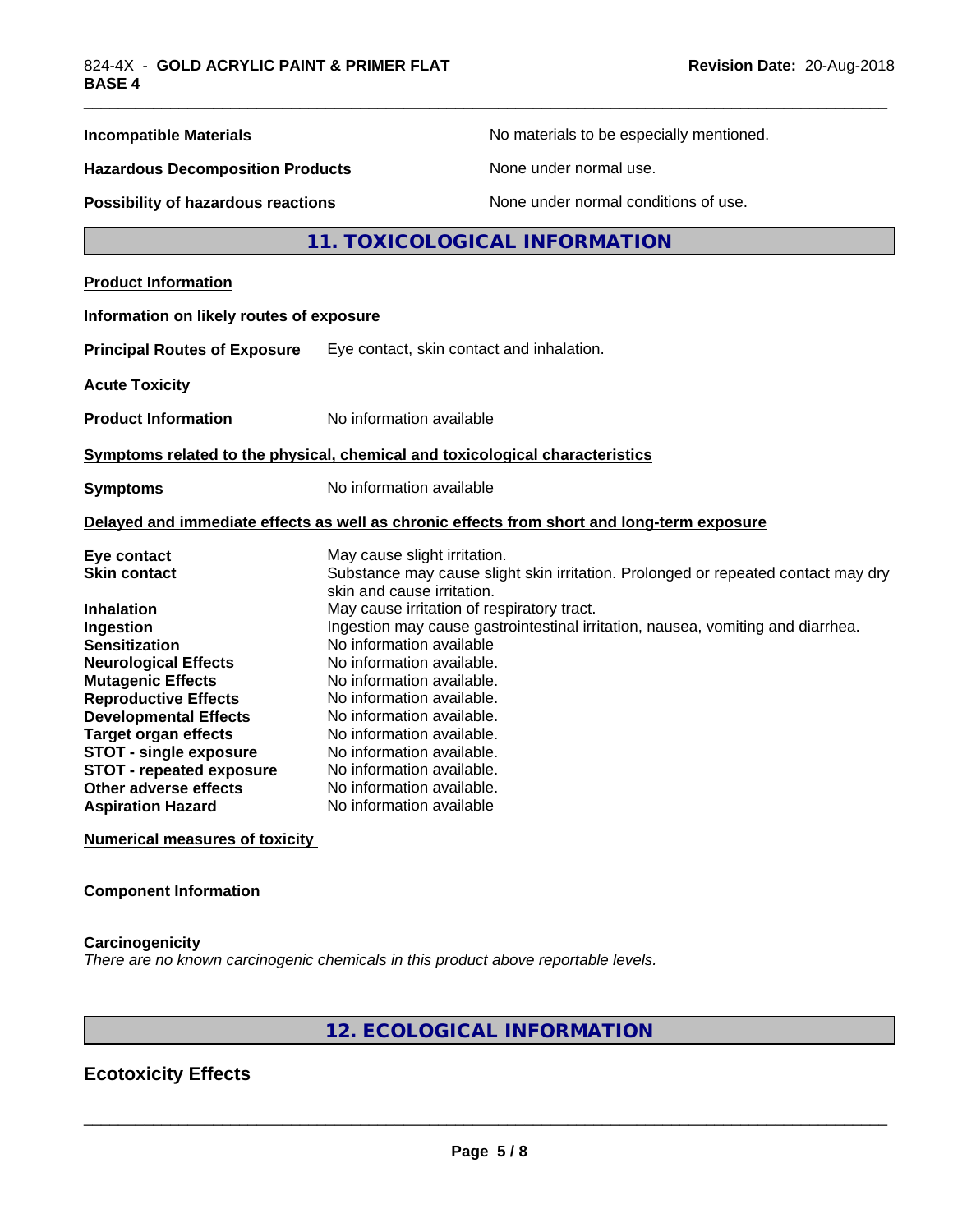\_\_\_\_\_\_\_\_\_\_\_\_\_\_\_\_\_\_\_\_\_\_\_\_\_\_\_\_\_\_\_\_\_\_\_\_\_\_\_\_\_\_\_\_\_\_\_\_\_\_\_\_\_\_\_\_\_\_\_\_\_\_\_\_\_\_\_\_\_\_\_\_\_\_\_\_\_\_\_\_\_\_\_\_\_\_\_\_\_\_\_\_\_

The environmental impact of this product has not been fully investigated.

#### **Product Information**

## **Acute Toxicity to Fish**

No information available

#### **Acute Toxicity to Aquatic Invertebrates**

No information available

#### **Acute Toxicity to Aquatic Plants**

No information available

#### **Persistence / Degradability**

No information available.

#### **Bioaccumulation**

There is no data for this product.

#### **Mobility in Environmental Media**

No information available.

#### **Ozone**

No information available

#### **Component Information**

#### **Acute Toxicity to Fish**

No information available

#### **Acute Toxicity to Aquatic Invertebrates**

No information available

#### **Acute Toxicity to Aquatic Plants**

No information available

|                              | 13. DISPOSAL CONSIDERATIONS                                                                                                                                                                                               |
|------------------------------|---------------------------------------------------------------------------------------------------------------------------------------------------------------------------------------------------------------------------|
| <b>Waste Disposal Method</b> | Dispose of in accordance with federal, state, and local regulations. Local<br>requirements may vary, consult your sanitation department or state-designated<br>environmental protection agency for more disposal options. |
|                              | 14. TRANSPORT INFORMATION                                                                                                                                                                                                 |
| <b>DOT</b>                   | Not regulated                                                                                                                                                                                                             |
| <b>ICAO / IATA</b>           | Not regulated                                                                                                                                                                                                             |
| <b>IMDG/IMO</b>              | Not regulated                                                                                                                                                                                                             |
|                              |                                                                                                                                                                                                                           |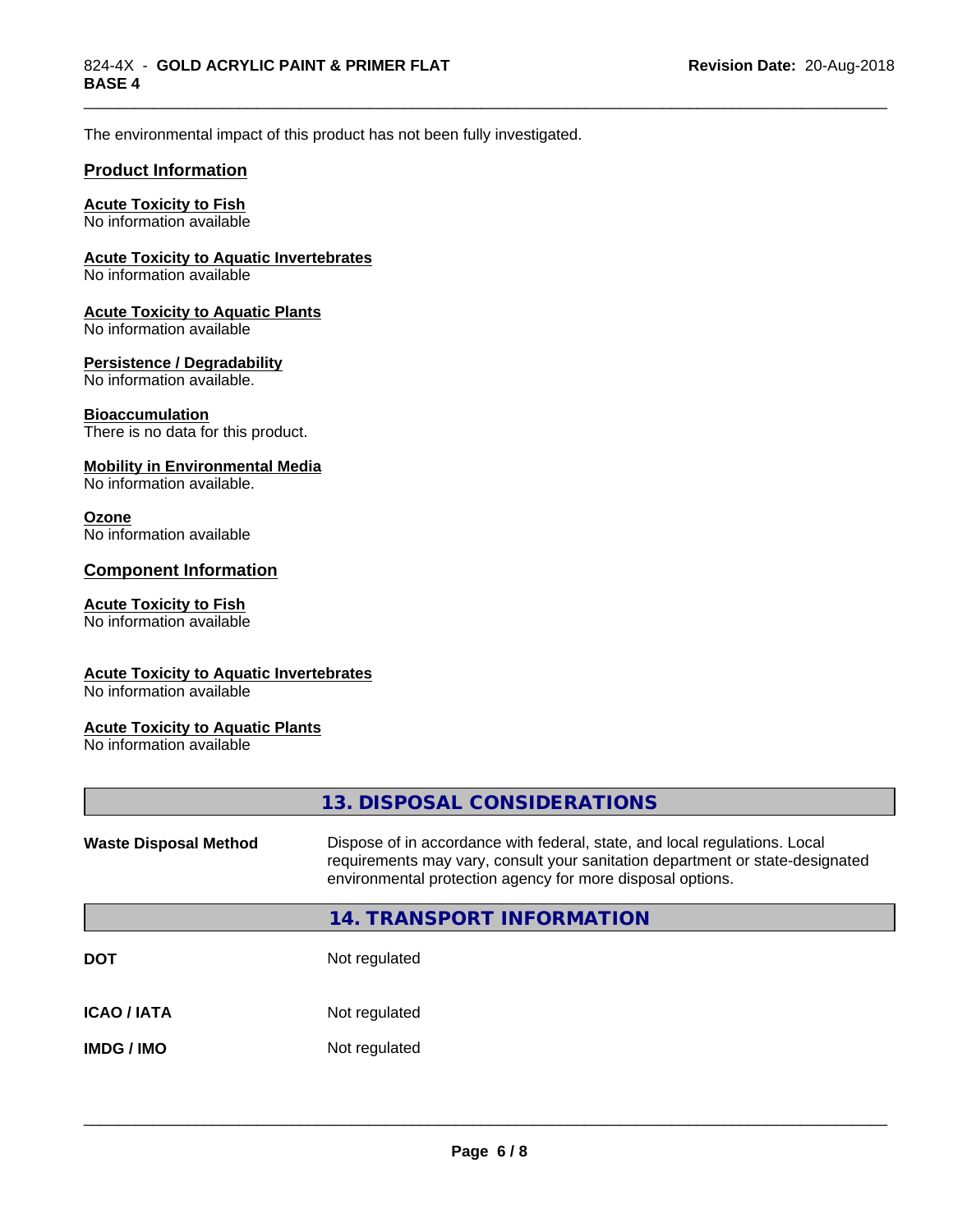## **15. REGULATORY INFORMATION**

\_\_\_\_\_\_\_\_\_\_\_\_\_\_\_\_\_\_\_\_\_\_\_\_\_\_\_\_\_\_\_\_\_\_\_\_\_\_\_\_\_\_\_\_\_\_\_\_\_\_\_\_\_\_\_\_\_\_\_\_\_\_\_\_\_\_\_\_\_\_\_\_\_\_\_\_\_\_\_\_\_\_\_\_\_\_\_\_\_\_\_\_\_

## **International Inventories**

| <b>TSCA: United States</b> | Yes - All components are listed or exempt. |
|----------------------------|--------------------------------------------|
| <b>DSL: Canada</b>         | Yes - All components are listed or exempt. |

## **Federal Regulations**

#### **SARA 311/312 hazardous categorization**

| Acute health hazard               | N٥ |  |
|-----------------------------------|----|--|
| Chronic Health Hazard             | Nο |  |
| Fire hazard                       | No |  |
| Sudden release of pressure hazard | Nο |  |
| Reactive Hazard                   | Nο |  |

## **SARA 313**

Section 313 of Title III of the Superfund Amendments and Reauthorization Act of 1986 (SARA). This product contains a chemical or chemicals which are subject to the reporting requirements of the Act and Title 40 of the Code of Federal Regulations, Part 372:

*None*

#### **Clean Air Act,Section 112 Hazardous Air Pollutants (HAPs) (see 40 CFR 61)**

This product contains the following HAPs:

*None*

## **US State Regulations**

## **California Proposition 65**

**AVIMARNING:** Cancer and Reproductive Harm– www.P65warnings.ca.gov

#### **State Right-to-Know**

| <b>Chemical name</b>             | ۸۸.<br>Ma<br>របាល១ចលេ | Jersev<br>– Ne™ | าnsvlvania |
|----------------------------------|-----------------------|-----------------|------------|
| Limestone                        |                       |                 |            |
| -<br>earth<br>ceous<br>іню<br>ты |                       |                 |            |

**Legend**

X - Listed

|                    |           | <b>16. OTHER INFORMATION</b> |                      |          |  |
|--------------------|-----------|------------------------------|----------------------|----------|--|
| HMIS -             | Health: 1 | <b>Flammability: 0</b>       | <b>Reactivity: 0</b> | $PPE: -$ |  |
| <b>HMIS Legend</b> |           |                              |                      |          |  |
|                    |           |                              |                      |          |  |